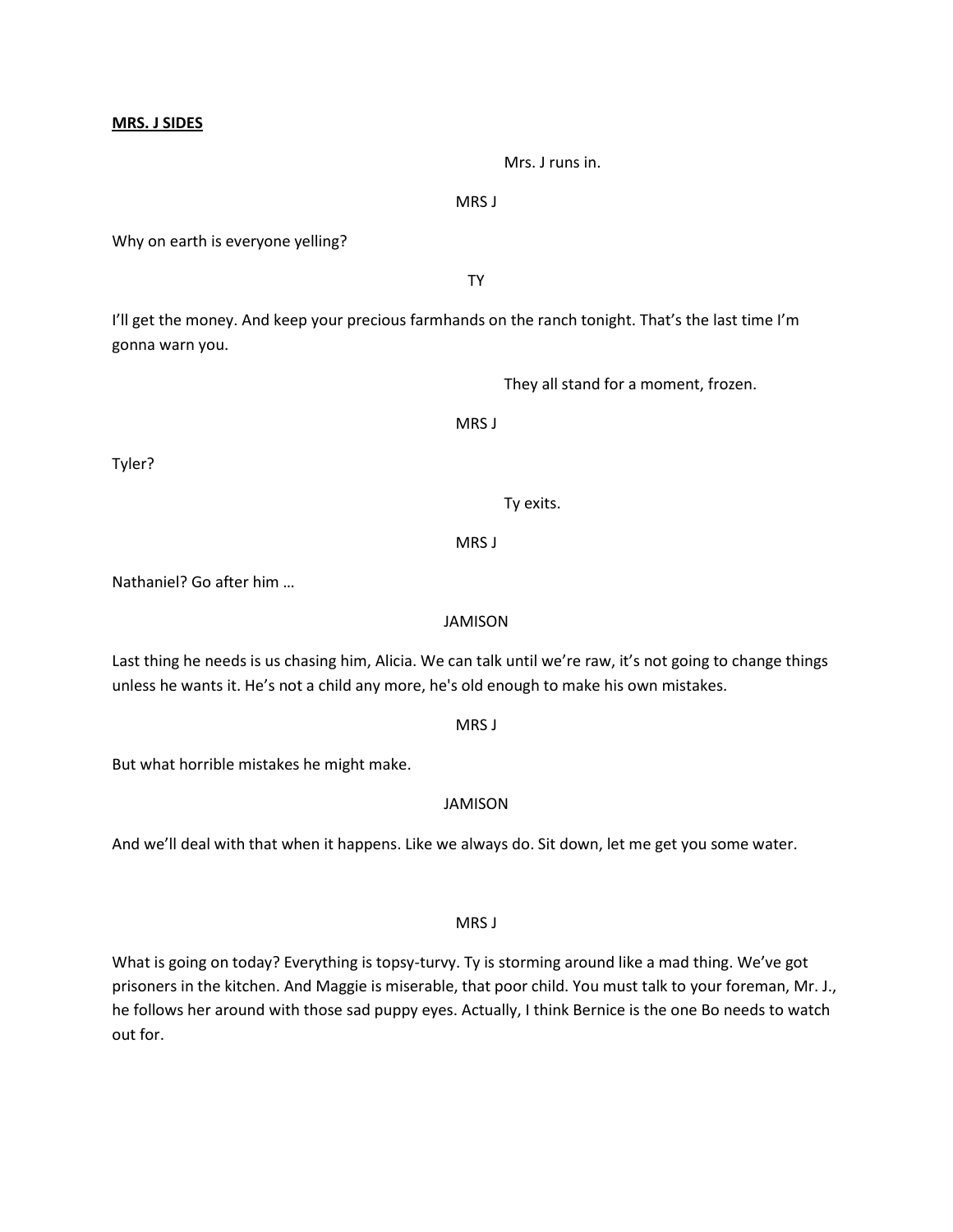#### JAMISON

I didn't think you kept track of the to-ing and fro-ing in the kitchen, Mrs. J. Talk to me about cows, I don't pay attention to the young folk.

#### MRS J

Not much, you don't. I see the way Bennie slips you extra butter at dinner, with you supposedly on a diet.

#### JAMISON

Why do you always think the worst of the most innocent actions? Look at me, the flesh is hanging on my bones. She worries about me.

# We all worry about you, dear. It's all anyone does.

JAMISON

And what kind of sardonic remark is that?

Sardonic.

JAMISON

MRS J

MRS J

Word of the day.

What exactly are they trying to accomplish with these "words of the day"? I mean, I could see if they were words that people actually used in conversation. What was the one last week? Lugubrious. I don't know whether that's a word or a disease one catches in the South Pacific.

#### JAMISON

The other night, weren't you happy I could converse with that couple from Chicago we met at the Knights of Pythias dinner?

MRS J

Yes, I was, Mr. J. Although as I recall, the dish of chopped raw beef he was talking about is called steak tartare, not steak Tortuga. Which I do believe *is* something you can catch in the South Pacific. Tell me he's going to be alright.

# MRS<sub>I</sub>